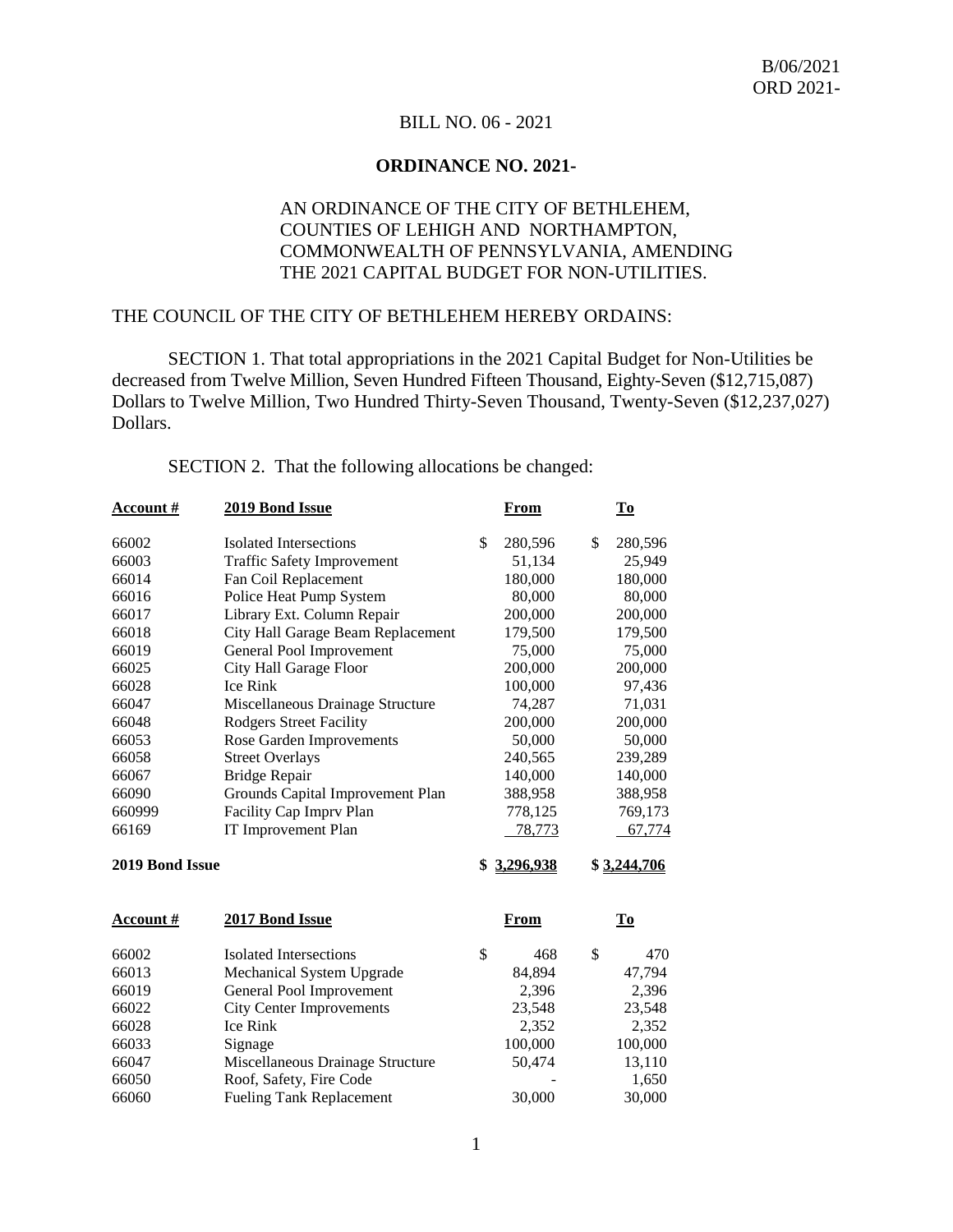## B/06/2021 ORD 2021-

| 66067<br>66090<br>66117<br>66154<br>66159<br>66169<br>66197                                                                                                                                                           | <b>Bridge Repair</b><br>Grounds Capital Improvement Plan<br>South Bethlehem Greenway<br>W Broad Street Lighting<br><b>Blighted Property Acquisition</b><br>IT Improvement Plan<br><b>Memorial Pool Complex</b>                                                                                                                                                                                                                                                                                                                                                                                                                                                                                                                              | 132,668<br>21,509<br>75,000<br>38,377<br>325,000<br>19,724                                                                                                                                                                         | 132,668<br>7,504<br>38,377<br>325,000<br>3,900<br>19,724                                                                                                                                                                                                            |
|-----------------------------------------------------------------------------------------------------------------------------------------------------------------------------------------------------------------------|---------------------------------------------------------------------------------------------------------------------------------------------------------------------------------------------------------------------------------------------------------------------------------------------------------------------------------------------------------------------------------------------------------------------------------------------------------------------------------------------------------------------------------------------------------------------------------------------------------------------------------------------------------------------------------------------------------------------------------------------|------------------------------------------------------------------------------------------------------------------------------------------------------------------------------------------------------------------------------------|---------------------------------------------------------------------------------------------------------------------------------------------------------------------------------------------------------------------------------------------------------------------|
| 2017 Bond Issue                                                                                                                                                                                                       |                                                                                                                                                                                                                                                                                                                                                                                                                                                                                                                                                                                                                                                                                                                                             | \$<br>906,410                                                                                                                                                                                                                      | 748,493<br>\$                                                                                                                                                                                                                                                       |
| <b>Account #</b>                                                                                                                                                                                                      | 2015 Bond Issue                                                                                                                                                                                                                                                                                                                                                                                                                                                                                                                                                                                                                                                                                                                             |                                                                                                                                                                                                                                    |                                                                                                                                                                                                                                                                     |
| 66067<br>66177                                                                                                                                                                                                        | Bridge Repair<br>Linden Street S.S. Replacement                                                                                                                                                                                                                                                                                                                                                                                                                                                                                                                                                                                                                                                                                             | 35,304<br>153,700                                                                                                                                                                                                                  | 35,304<br>10,622                                                                                                                                                                                                                                                    |
| 2015 Bond Issue                                                                                                                                                                                                       |                                                                                                                                                                                                                                                                                                                                                                                                                                                                                                                                                                                                                                                                                                                                             | \$<br>189,004                                                                                                                                                                                                                      | \$45.926                                                                                                                                                                                                                                                            |
| <b>Account</b> #                                                                                                                                                                                                      | 2013 Bond Issue                                                                                                                                                                                                                                                                                                                                                                                                                                                                                                                                                                                                                                                                                                                             |                                                                                                                                                                                                                                    |                                                                                                                                                                                                                                                                     |
| 66022<br>66163                                                                                                                                                                                                        | <b>City Center Improvements</b><br>Greenway/Saucon Connection                                                                                                                                                                                                                                                                                                                                                                                                                                                                                                                                                                                                                                                                               | \$<br>10,309<br>256,760                                                                                                                                                                                                            | 10,309<br>\$<br>247,574                                                                                                                                                                                                                                             |
| 2013 Bond Issue                                                                                                                                                                                                       |                                                                                                                                                                                                                                                                                                                                                                                                                                                                                                                                                                                                                                                                                                                                             | \$<br><u>267,069</u>                                                                                                                                                                                                               | \$257,883                                                                                                                                                                                                                                                           |
| <u>Account #</u>                                                                                                                                                                                                      | <b>Other Revenue</b>                                                                                                                                                                                                                                                                                                                                                                                                                                                                                                                                                                                                                                                                                                                        |                                                                                                                                                                                                                                    |                                                                                                                                                                                                                                                                     |
| 660061<br>66017<br>66025<br>66026<br>66033<br>66040<br>66046<br>66048<br>66051<br>66053<br>66057<br>66058<br>66060<br>66061<br>66062<br>66063<br>66080<br>66089<br>66090<br>66091<br>66159<br>66163<br>66176<br>66196 | <b>Self Contained Breathing Apparatus</b><br>Library Ext. Column Repair<br>City Hall Garage Floor<br>Pedestrian Bridge Feasibility<br>Signage<br>Tree Replacement<br><b>Storm Water Program</b><br><b>Rogers Street Facility</b><br><b>Chiller Replacement</b><br>Rose Garden Improvements<br><b>Youth Organizations</b><br><b>Street Overlays</b><br><b>Fueling Tank Replacement</b><br>Police Equipment-DCED Gaming<br>S Bethlehem Connections<br><b>Golf Course Projects</b><br>New Street – $3^{\text{rd}}$ to $4^{\text{th}}$<br>Stefko Drainage Swale<br>Grounds Capital Improvement Plan<br>Monocacy Way Trail<br><b>Blighted Property Acquisition</b><br>Greenway Saucon Connection<br>Greenway Plaza Development<br>Animal Shelter | \$<br>100,000<br>200,000<br>200,000<br>140,000<br>182,335<br>155,000<br>142,415<br>1,500,000<br>180,000<br>139,545<br>420,000<br>305,000<br>122,609<br>500,000<br>1,525,954<br>524,902<br>400,000<br>570,300<br>100,000<br>134,012 | \$100,000<br>200,000<br>200,000<br>139,863<br>182,335<br>82,348<br>117,743<br>1,500,000<br>180,000<br>147,316<br>80,000<br>420,000<br>305,000<br>70,099<br>500,000<br>250,000<br>1,549,115<br>15,185<br>13,076<br>524,902<br>400,000<br>570,300<br>10,996<br>96,500 |
| 66197<br><b>Other Revenue</b>                                                                                                                                                                                         | <b>Memorial Pool Complex</b>                                                                                                                                                                                                                                                                                                                                                                                                                                                                                                                                                                                                                                                                                                                | \$<br><u>513,594</u><br>8,055,666                                                                                                                                                                                                  | 285,241<br><u>7,940,019</u>                                                                                                                                                                                                                                         |
|                                                                                                                                                                                                                       |                                                                                                                                                                                                                                                                                                                                                                                                                                                                                                                                                                                                                                                                                                                                             |                                                                                                                                                                                                                                    | \$                                                                                                                                                                                                                                                                  |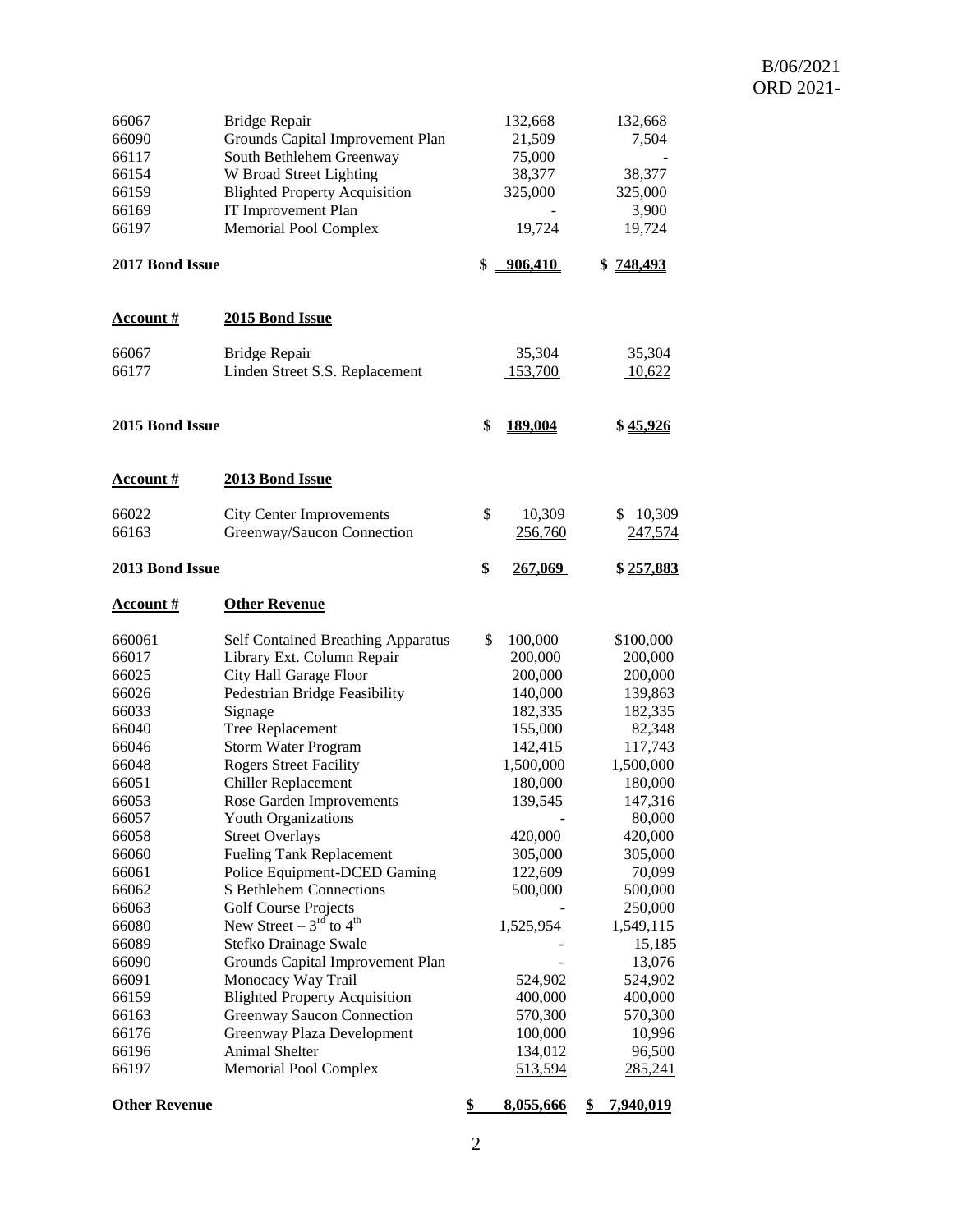#### Total: \$ 12,715,087 \$ 12,237,027

| <u>Account #</u> | <b>Revenue Sources</b><br>From                             |              | <u>To</u>    |  |
|------------------|------------------------------------------------------------|--------------|--------------|--|
| 308901           | \$<br>Cash Balance                                         | 3,087,415    | \$ 3,075,819 |  |
| 35006            | Escrow                                                     | 289,012      | 178,848      |  |
| 35008            | 2015 Bond Issue                                            | 189,004      | 45,926       |  |
| 35011            | <b>Recreation Fac Fund</b>                                 | 189,545      | 277,316      |  |
| 35017            | 2019 Bond Issue                                            | 3,296,938    | 3,244,706    |  |
| 35023            | 2013 Bond                                                  | 267,069      | 257,883      |  |
| 35024            | <b>Signage Contributions</b>                               | 182,335      | 182,335      |  |
| 35026            | <b>DCRN</b> – Memorial Pool                                | 513,594      | 285,241      |  |
| 35027            | <b>PENNDOT</b> – New Street                                | 80,000       | 80,000       |  |
| 35029            | <b>LSA Gaming Grant</b>                                    | 122,609      | 70,099       |  |
| 35033            | 2017 Bond Issue                                            | 906,410      | 748,493      |  |
| 35055            | <b>Growing Greener Grant</b>                               |              | 15,185       |  |
| 35059            | Lehigh – New Street $3rd$ to $4th$                         | 335,954      | 359,115      |  |
| 35060            | NC CIPP Grant – New St. $3^{\text{rd}}$ to $4^{\text{th}}$ | 60,000       | 60,000       |  |
| 35061            | NC Open Space Initiative                                   | 241,986      | 241,986      |  |
| 35067            | <b>Golf Cash Account</b>                                   |              | 250,000      |  |
| 35074            | <b>DCNR-Greenway Plaza</b>                                 | 100,000      | 10,996       |  |
| 35080            | <b>DCNR</b> Greenway to Saucon Park                        | 420,300      | 420,300      |  |
| 35081            | DCNR - Monocacy Way Trail                                  | 282,916      | 282,916      |  |
| 35083            | Multimodal – S. New Street                                 | 1,000,000    | 1,000,000    |  |
| 35098            | <b>Blighted Property Proceeds</b>                          | 400,000      | 400,000      |  |
| 35111            | CRIZ – New Street                                          | 50,000       | 50,000       |  |
| 35112            | PA Grant – Rose Garden                                     | 100,000      | 100,000      |  |
| 35113            | $NC - Pedestrian Bridge$                                   | 60,000       | 59,863       |  |
| 35114            | DCNR - Pedestrian Bridge                                   | 40,000       | 40,000       |  |
| 35116            | Multimodal-S Bethlehem                                     | 500,000      | 500,000      |  |
| <b>Total:</b>    |                                                            | \$12,715,087 | \$12,237,027 |  |

SECTION 3. That the following sources of revenue be changed:

SECTION 4. All Ordinances and parts of Ordinances inconsistent herewith be, and the same are hereby repealed.

Sponsored by: /s/ \_\_\_\_\_\_\_\_\_\_\_\_\_\_\_\_\_\_\_\_\_\_\_\_

 $\frac{1}{s}$ 

PASSED finally in Council on this day of \_\_\_\_\_\_\_\_, 2021

/s/\_\_\_\_\_\_\_\_\_\_\_\_\_\_\_\_\_\_\_\_\_\_\_\_\_

President of Council